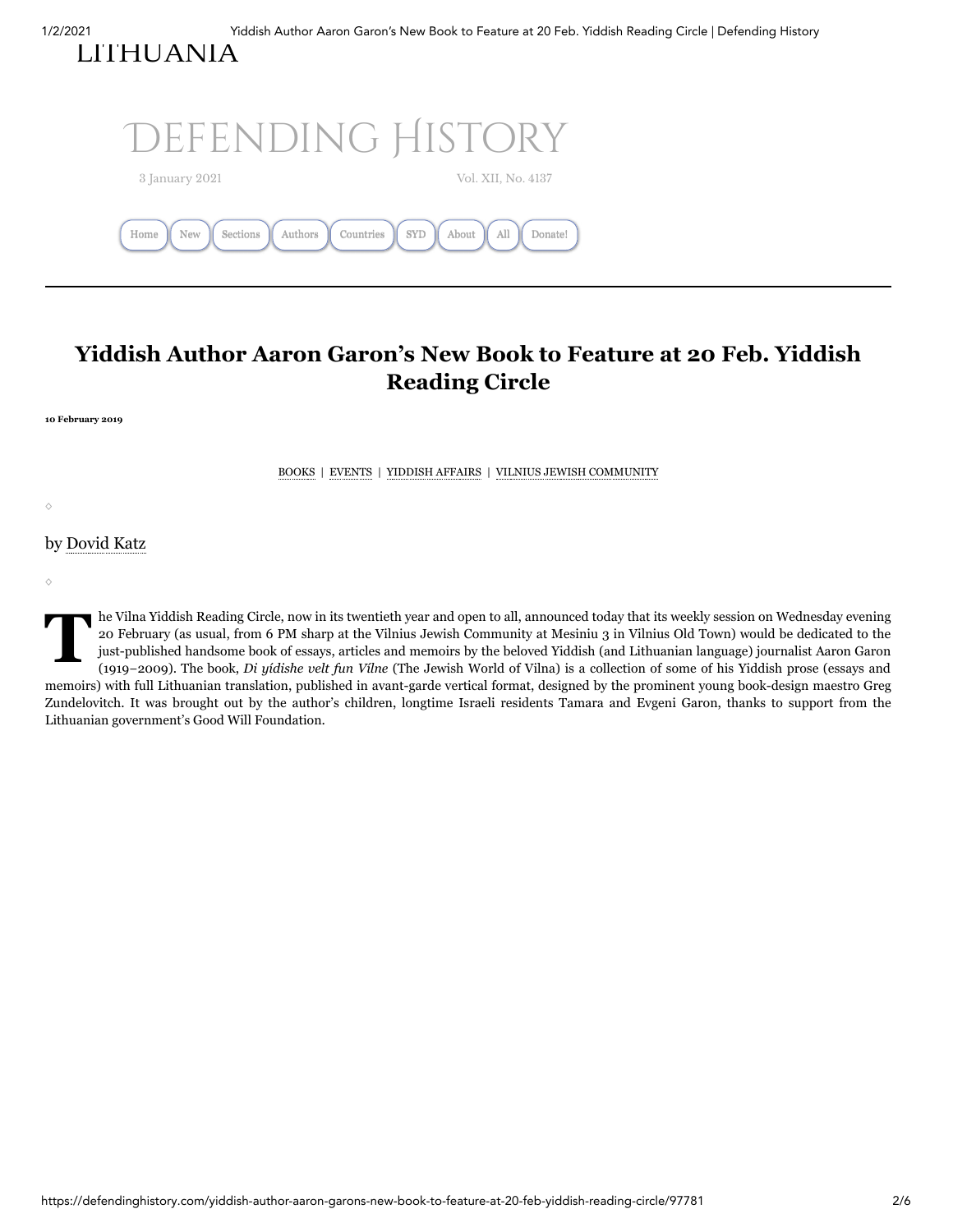

The new bilingual edition of selected essays and memoirs by Aaron Garon (1919-2009) comprising the original Yiddish and a full Lithuanian translation. The book was designed by Greg Zundelovitch and published by the author's children in Israel with support from the Good Will **Foundation in Vilnius. A number of events are scheduled this month to mark its appearance.**

◊

Some aspects of Garon's biography are characteristic of his time and place. He came from a traditional but broad-minded Jewish family and went on in his youth to become a radical journalist and author, espousing ideals of socialism, equality of all people and a just society. During World War II, he fought heroically in the war against Hitler, serving with valor in the Red Army's 16th Division (also known as the "Lithuanian Division" and informally, with some humor, as the "Jewish division" because of the high percentage of Jewish soldiers in its ranks). Garon was duly credited in the Jewish Museum's room dedicated to anti-Nazi veterans, and hopefully that extraordinary exhibit will again be made [available](https://defendinghistory.com/vilnius-exhibit-honoring-jewish-world-war-ii-veterans-has-disappeared/64181) to the public.

One aspect of Garon's life is however perhaps unique among Vilna Yiddish authors. Though born and bred in Vilna (Wilno in the interwar Polish Republic), he spent a number of critical years of his youth in prewar Kaunas (Yiddish Kóvne), then de facto capital of the Republic of Lithuania. The border between the two countries was one of the hardest in Europe between the wars, and there was minimal daily cultural interaction. Unlike virtually all the other Vilna Yiddish writers of his generation, Garon was fluent in Lithuanian and indeed became a Lithuanian editor after the war. Aside from Garon, all the other Yiddish journalists and writers were either of the rarefied Vilna milieu and non-Lithuanian speaking, or from the interwar republic and Lithuanian speaking. This set him apart from the other *Vílner* in town as the Soviet Union's autocratic rule was collapsing in the late 1980s.

After the war, Garon completed a law degree in Vilnius but preferred journalism and became a prominent editor in Soviet Lithuania of Lithuanian language publications. Throughout his life, he was known for his sharp Litvak wit, love of friendly argument (which he always delivered with a streak of singular flamboyance), care for others, and an uncanny ability, again in the Litvak spirit of old, to "argue the other side" in a conversation pointing out how differently one can look at the same set of phenomena.

When the repressive Soviet regime began to crumble in the late 1980s, Garon was quick to return to Yiddish and to put his heart and soul into writing for (and helping with the production and proofing of) *Yerusholáyim d'Líte,* the incredible Lithuanian Jewish community newspaper that appeared from 1989 until 2011 in *four* languages (English, Lithuanian, Russian, and Yiddish). It is for many a grave disappointment that nearly all its issues, in all four languages, continue to remain unavailable online (Defending History has brought out a small [sampling](https://defendinghistory.com/from-milan-chersonskis-jerusalem-of-lithuania) from its later years). Hopefully this will be rapidly remedied by the resources of the Good Will Foundation or others in the interests of preserving one of the prime historic achievements of the Lithuanian Jewish community in the years since the rise of modern democratic Lithuania. In sharp contrast to the "dead Jew business" in service to nationalist PR or history revisionism, this amazing newspaper presented a diversity of views of the real, living, vibrant and free Jewish people of Lithuania who felt fully able, on its pages, to enjoy the freedoms guaranteed by the Lithuanian constitution and the European Union, not least the freedom to debate.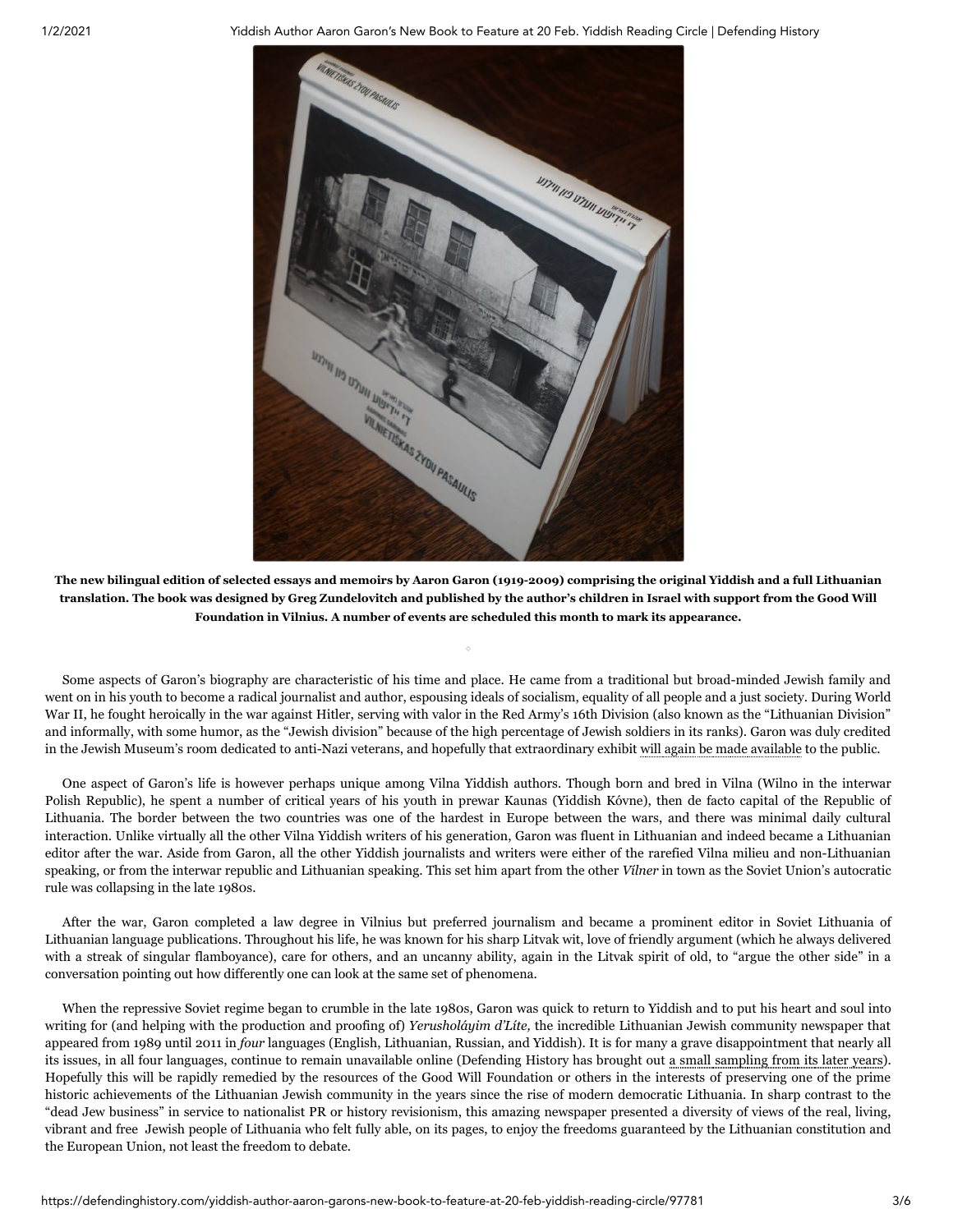◊

◊

## 1/2/2021 Yiddish Author Aaron Garon's New Book to Feature at 20 Feb. Yiddish Reading Circle | Defending History

Garon and his family relocated to Israel in 1992, where he became active in Yiddish writers' circles and worked as editor for various books and periodicals. He could be found every Friday morning at the Yiddish writers' weekly meeting at Leivick House on Tel Aviv's Dov Hoz Street. Like many Yiddish writers from the former USSR, Garon faced a wide diversity of linguistic issues in switching to Western norms of Yiddish spelling, vocabulary, syntax, and stylistics more generally, when joining the international and Israeli centers of 1990s Yiddish literature. He became fascinated by the debate over purism vs. variationism, and descriptivism vs. normativism, that was raging in some New York Yiddish magazines between the two camps in the field (disclosure: I was leading the variationist-descriptivist camp in some of those debates). Garon wrote one of his most exotic Yiddish pieces, in Itche Goldberg's splendid magazine *Yidishe kultúr*, bringing to Yiddish readers parallels from nineteenth and twentieth century Lithuanian language debates between purists and descriptivists (citing for example, decisions on words for "umbrella" and "suspenders"). Unfortunately, the editors did not include it in the present collection, but that can be taken as an omen for *further* collection of his Yiddish work beyond the new volume, perhaps online, in the future, that would also preserve samples of his work in Yiddish from before the war, "politically incorrect" as they may be in today's Eastern Europe. In fact a massive new website featuring the actual works of Lithuanian Yiddish writers would be a huge contribution to the field.

Nevertheless, Garon continued his close contact with *Yerusholáyim d'Lite* from Israel in close cooperation with the newspaper's editor and key writer over its last dozen years, Milan Chersonski, who will hopefully be a keynote speaker at some of the various book launching events (known locally as "presentations") planned for later this month. Chersonski, who went on to become a [Defending](https://defendinghistory.com/category/chersonski-milan?order=asc) History staff writer when his newspaper was closed down, is the person in modern Vilnius best able to do justice to the Yiddish legacy of Aaron Garon.

**I** fou pro<br>Gau n 1990, I had the extraordinary good luck — and pleasure — to discover Aaron Garon for the Western world of Yiddish literature and culture. It happened during the early days of my first visit to Vilnius in Dec. 1990 (dedicated to an academic project to enable Lithuanian students to study at Oxford). Knowing nobody in town, I took advice from the then [\(pre-independence\)](https://www.nytimes.com/1991/04/06/arts/lithuania-and-oxford-are-linked-by-yiddish.html) Lithuanian Legation in London's director, Romas Kinka, who found me a terrific family to stay with, that of Sofija Vienožinskienė on Antakalnis Street. When she learned that I was head of the Yiddish program at Oxford University she said: "This must be an act of God, my neighbor in the next building is a famous Yiddish writer, Aronas Garonas, come, let's go and find him!"



In May 1992, when Aaron Garon was at work on his historic memoir of Sofye Gurevitsh's Vilna Yiddish academy, the Oxford Yiddish team arranged for Vilnius photographer Paulius Lileikis to accompany him on a return visit to the building, by then (as now) an apartment house. It is on a corner of Makóve (today's Aguonu gatve). PHOTO: Paulius Lileikis for Oxford Yiddish 3 (Oxford 1995), p. 161.

I began during my rapidly evolving friendship with Garon and his dynamic family and circle of friends to start pestering him about the need to write memoirs of his prewar Jewish life in Vílne and Kóvne. We were then planning the third volume of the Oxford Yiddish series, that appeared entirely in Yiddish. We agreed on the topic that was closest to his heart: the amazing Yiddish educational institution where he had studied, and the amazing woman who led and founded it. His memoir, "Sófye Gurévitsh un ir vílner gimnázye" (Sofia Gurevich and her Vilna Academy), was published in *Oxford [Yiddish 3](http://www.dovidkatz.net/dovid/1995_Oxford_Yiddish_III_title&contents.pdf)* (Oxford 1995, pp. 153-168). In some ways, it forms the heart and soul of the new Garon collection (pp. 40-64), as famed Lithuanian Jewish author Grigory Kanovich notes in his preface to the new Garon collection (p 11), calling these "its best pages". In the new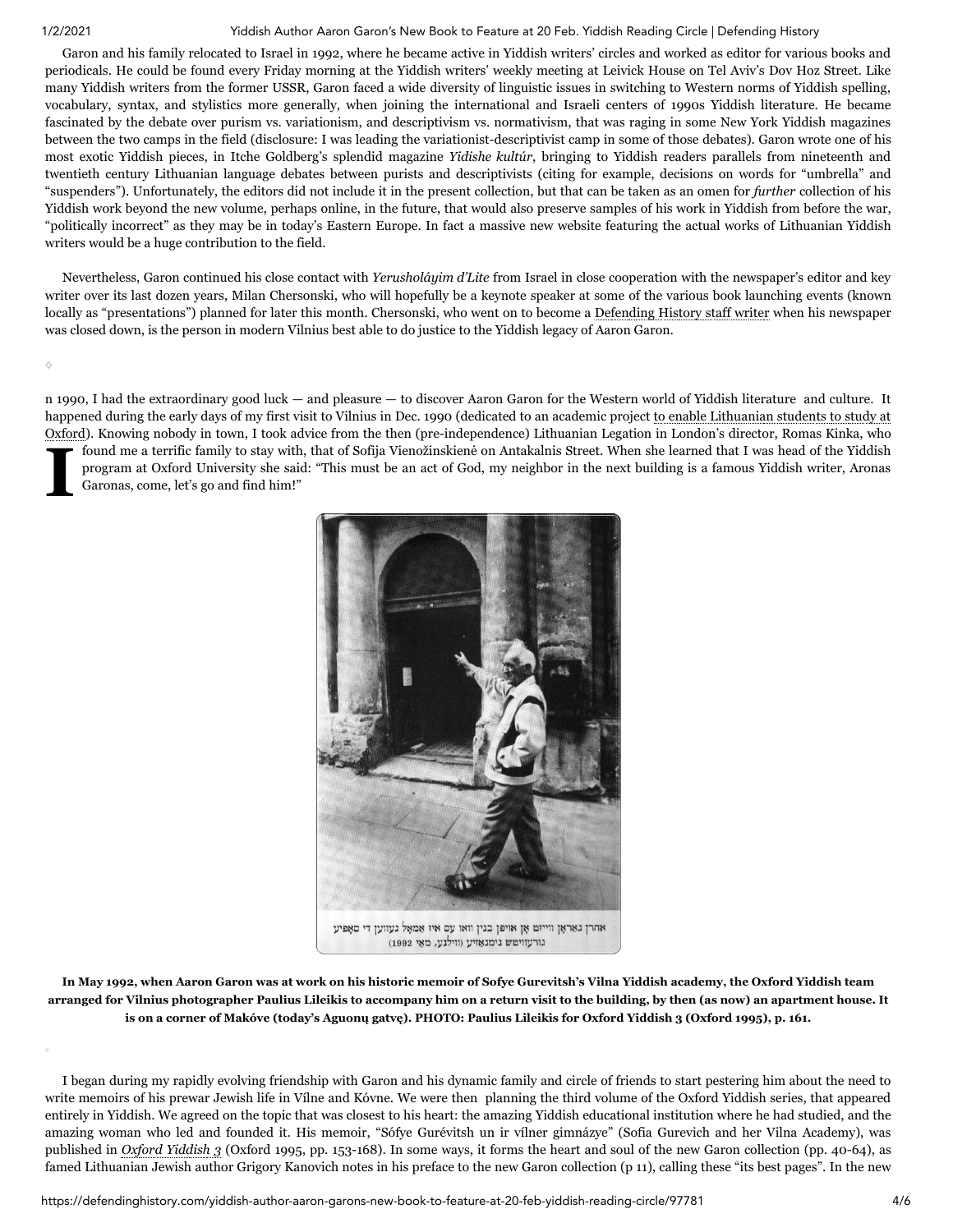◊

### 1/2/2021 Yiddish Author Aaron Garon's New Book to Feature at 20 Feb. Yiddish Reading Circle | Defending History

book, the memoir is adorned with rare additional pictures added from Fania Yocheles Brantsovsky's rich personal collection. Named by popular acclaim for its inspirational leader and one of the most important women in the history of Jewish Vilna, the Sofye Gurevitsh Gimnazye (Sofia Gurevich Academy) produced, alongside Aaron Gardon, a host of people who would go on to do great things for Yiddish and Jewish culture in different parts of the world in the decades to come. They include the late Prof. Benjamin Harshav (Hrushovski) of Yale University, and the late artist and author Yonia Fain of New York. In Vilnius today, the beloved Yiddish librarian and Holocaust educator Fania Yocheles Brantsovsky, an extraordinary veteran of the Jewish partisan resistance to the Nazis during the Holocaust, is likewise a proud graduate of the same Vilna academy of Sofia Markovna Gurevich.



**Sofia Markovna Gurevich (1880−1939). Photo: Yivo Institute for Jewish Research (New York).**

Many books end up having "internal histories" of their own. After an initial dismally botched translation provided by a fake, PR-driven "Yiddish institute" in town, the entire project was verily rescued by the eminent Lithuanian editor, essayist, humanist and Holocaust educator Linas Vildžiūnas. He invested months to meticulously research hundreds of points in the Lithuanian text, many of which are specific to Jewish culture. An old and trusted friend of the Garon family over decades, Vildžiūnas is this book's white knight.

> The Vilna Yiddish Reading Circle, founded in 1999, is where Yiddish literature is studied and discussed in Yiddish, where Yiddish is the genuine language of speaking, reading and learning, not a political *tsátske* for nationalist PR and "slam-damn Jewish politics". Wednesday